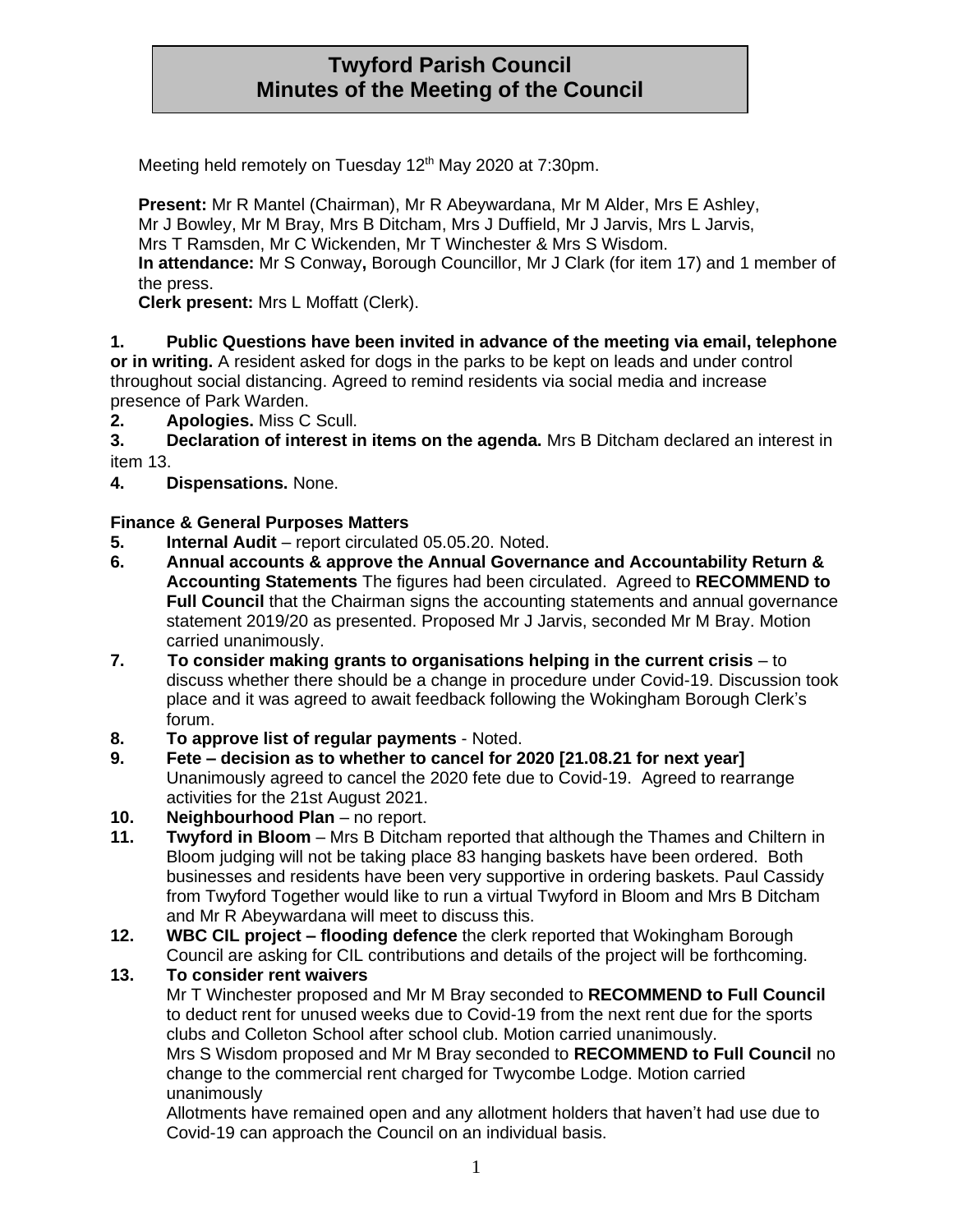#### **Finance Committee items to note:**

- **1.** Receipt of Precept payments £43,048.00 & £10762.00
- **2.** Renewal of LCR subscription 9 magazines ordered
- **3.** April balances & quarterly budget & capital statement to 31.03.20 carried forward

## **Full Council Matters**

- **14. Minutes of the Full Council meeting held on 5th May 2020 (to be signed at a later date).** Approval of the minutes as a true and accurate record proposed Mrs E Ashley, seconded Mr M Bray, motion carried unanimously.
- **15. Borough Councillor report** Mr S Conway reported.
	- Helping businesses to be aware of the Government grants available to them under Covid-19
	- New business scheme offered to small businesses who don't have premises and pay business rates
	- WBC have money to help and is awaiting Government guidance as to the process for distribution
	- Some businesses will still fall through the cracks
	- Helping tenants struggling to pay rent
	- First virtual planning meeting tomorrow when the application for land to the rear of 20-22 Station Road will be considered
	- Listed building consent application received for the library. Plans not yet received as they are awaiting a tree survey
	- Local plan is on hold likely to be changes and a serious reduction on housing numbers and infrastructure due to economic downturn.
	- Residents have raised the issue of bonfires on allotments and residents would like the temporary ban to be made permanent

Mr R Abeywardana asked how much was going to be offered to businesses through grants and what would happen to the money not claimed.

No sums have yet been discussed but its likely to be modest amounts of money. Mr Conway stated that WBC will be using the website to encourage businesses to apply for the grants. Its vitally important that the Council spends this money. The Parish Council can help communicate to businesses that this money is available.

Mr R Abeywardana asked how we can make using small local businesses socially acceptable [businesses that can carry out works whilst socially distancing]. Can the Borough promote that it is socially acceptable to use these businesses? Mr S Conway replied that public confidence is low and people are avoiding contact. We need to install confidence and the Borough Council do have a role in re-assuring people that this is possible.

**16. Clerks report** The tennis club will be opening two courts for single matches and double only permitted where players are all from the same household. The tennis club asked if the Council would approve that they would open for members only and members of the public should not have access at the moment. Proposed Mr J Jarvis, seconded Mr T Winchester that the public should have the same access as members under the same rules. Motion carried unanimously.

The clerk asked if more routine business could be considered on the agendas now that things were returning to a new normal. Agreed that the meeting structure may need to change In the future. Things to remain the same for the time being. To be reviewed in June.